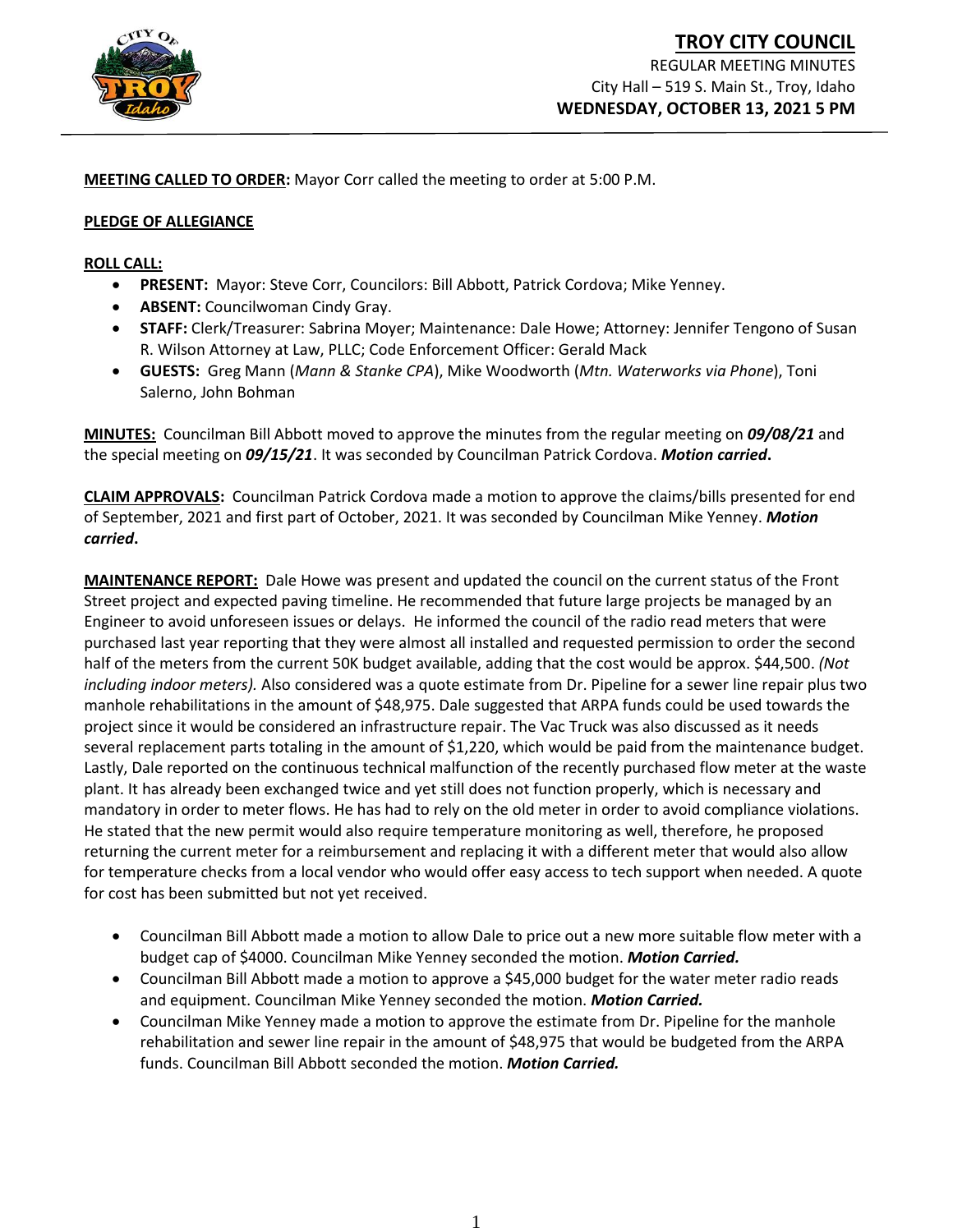

# **TROY CITY COUNCIL** REGULAR MEETING MINUTES City Hall – 519 S. Main St., Troy, Idaho **WEDNESDAY, OCTOBER 13, 2021 5 PM**

# **FOREST MANAGEMENT REPORT:** No Report

**CITY ENGINEERS REPORT:** Mike Woodworth from Mtn. Waterworks was available via phone to discuss the water project progress and budget. Phase 1, pertaining to the surface water transmission main replacement was recently completed *(Summer, 2021)* and Phase 2 which includes the water storage reservoir and Hammond addition booster station is still in the design process. Overall, Mike reported that the project is under budget, leaving potential for added design for water main from Mary Street Reservoir to new reservoir. Mtn. Waterworks is working on a preliminary layout for water main to present to Council on October 27, 2021. Pending Council approval of layout, they would recommend proceeding with easement negotiation.

**POLICE REPORT/CODE ENFORCEMENT:** Code Enforcement Officer, Gerald Mack was present to give an update on the status of current nuisance complaints in addition to what is being done regarding any unregistered cars parked long term on city streets.

## **AGENDA:**

**Bond Anticipation Note Analysis:** City accountant Greg Mann was present to discuss the three bid proposals received by the city in response to the RFP for interim financing. P1FCU, Washington Trust and Columbia Bank. The top two proposals Washington Trust & Columbia Mutual offered very similar terms and Greg recommended the city be advised by bond attorney Laura McAloon on the better choice of the two prior to proceeding. The topic was tabled till the next council meeting on Oct  $27<sup>th</sup>$ , 21 giving the city time to get feedback/advice from Laura McAloon.

**Burn Ordinance:** Attorney Jennifer Tengono of Susan R. Wilson Attorney at Law, PLLC was present to discuss the proposed preliminary draft of changes/updates to the current city open burn code such as changing the open burn period from **June 1 – Oct 31** to **May 10 – Oct 20** and having it coincide with the Idaho Department of Lands and State code. Open Burning during prohibited dates would therefore require patrons to obtain a free of charge burn permit from City Hall when wanting to burn items such trash, lumber, yard waste etc. Open burn does not affect the use of firepits/camp fires. The code modification would also allow for the fire department to act at their discretion to extinguish a fire should a situation arise that might pose harm or danger to others. Councilman Bill Abbott made a motion to approve the preliminary draft of the Burn Ordinance allowing it to proceed to a public hearing for adoption contingent upon final update to section 3-5-4. Councilman Mike Yenney seconded the motion*. Motion carried.*

**Fireworks request**: Curt Thomas requested approval from the City to have fireworks display on December 18, 2021. Jennifer Tengono informed council that according to the current city code, the patron would need to submit a permit application prior to the event adding that the code states it only recognizes civic or local organizations for such requests. The state also requires local jurisdictions to determine that a public fireworks display be supervised by a qualified person and not constitute any unreasonable hazards of persons or property and that a bond or public certificate of liability and property casualty insurance providing coverage up to \$1M for personal injury and property damage may be required at the time of application. After a brief discussion the council decided to table the topic to review a proposed amendment to the current fireworks ordinance to include allowing private individuals to apply for a permit.

**North Country Landscaping:** Council was presented a quote estimate for landscaping/pruning to be done at the library building totaling in the amount of \$1690. After a brief discussion, council decided to table the topic to a later date in order to review other estimates.